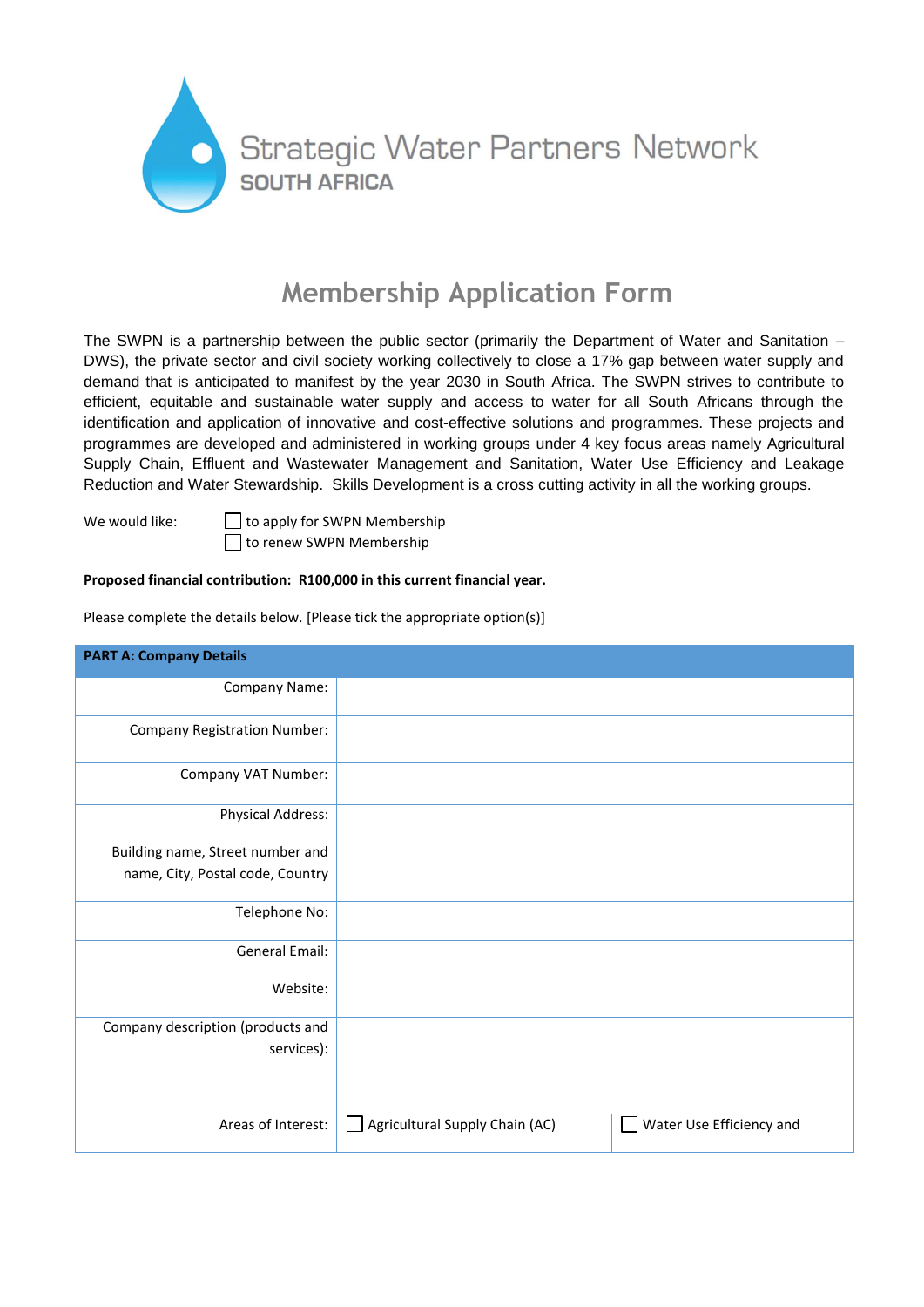

|                                                                                                                    | <b>Effluent and Wastewater</b>    | Leakage Reduction (WELR) |  |  |
|--------------------------------------------------------------------------------------------------------------------|-----------------------------------|--------------------------|--|--|
|                                                                                                                    | Management and Sanitation (EWWMS) |                          |  |  |
|                                                                                                                    |                                   | Water Stewardship (WS)   |  |  |
| In which areas of work can: (1) the Strategic Water Partners Network to assist your company; (2) you contribute to |                                   |                          |  |  |
| closing the water gap working with the SWPN.                                                                       |                                   |                          |  |  |
|                                                                                                                    |                                   |                          |  |  |
|                                                                                                                    |                                   |                          |  |  |

### **PART B : Key Contact People. (Please include the Accounts Department)**

|                | Name(s) | Job Title(s): | E-mail: |
|----------------|---------|---------------|---------|
|                |         |               |         |
| $\mathbf{1}$   |         |               |         |
| $\overline{2}$ |         |               |         |
| $\overline{3}$ |         |               |         |

#### **PART C: Membership**

Membership in the Strategic Water Partners Network is voluntary. Member financial contributions fund programme and project development and management, procurement and management of service providers (as appropriate), partnership events and communication and other Secretariat operations. Member annual contributions currently range from **R100 000 -R500,000**. Project implementation is financed separately.